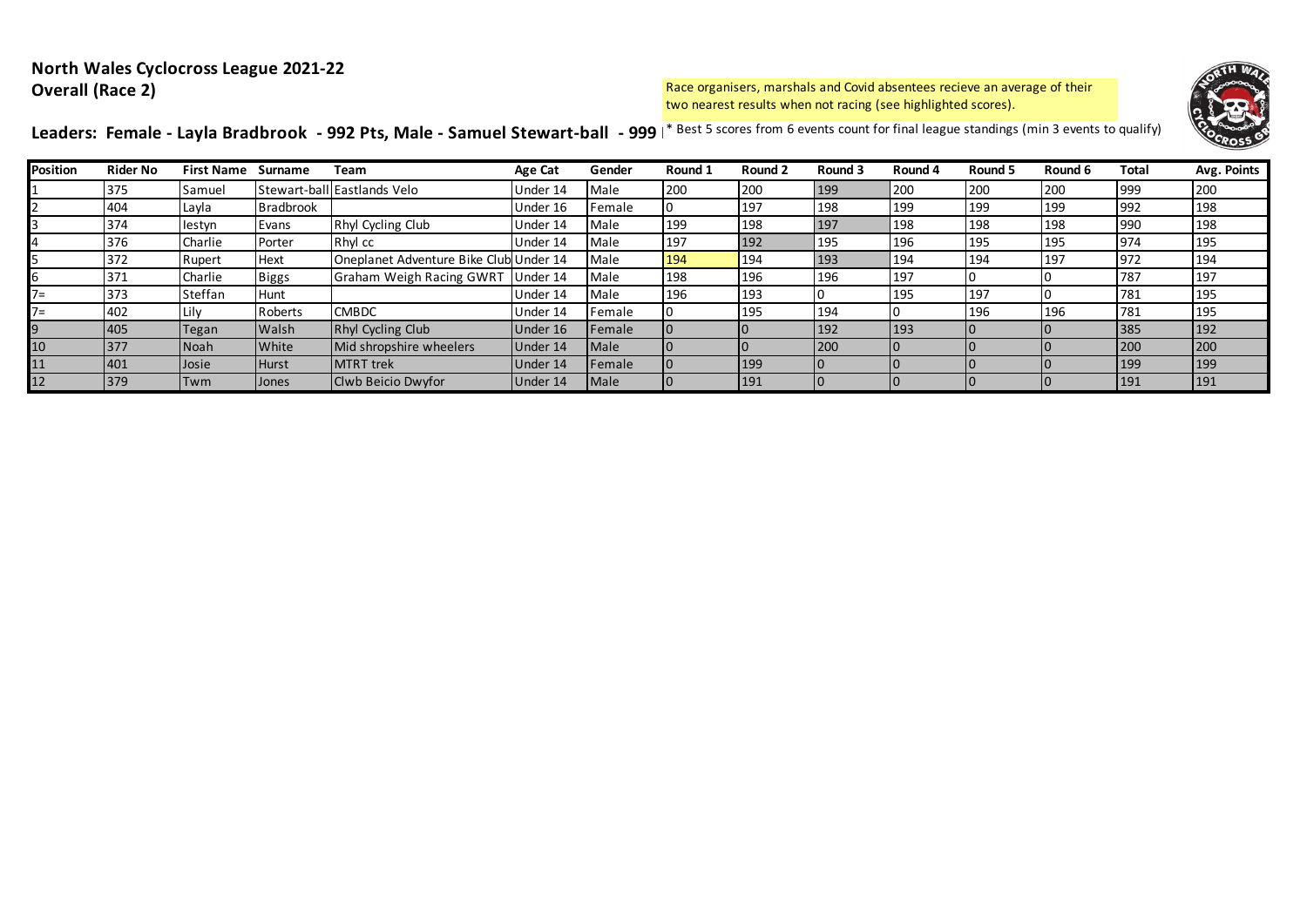## **North Wales Cyclocross League 2021-22 Under 14 (Female)**



**Leader: Lily Roberts - 799 Pts**  $\bullet$  **Leader: Lily Roberts - 799 Pts**  $\bullet$  **Exercises 10 and 10 and 10 and 10 and 10 and 10 and 10 and 10 and 10 and 10 and 10 and 10 and 10 and 10 and 10 and 10 and 10 and 10 and 10 and 10** 

| 'osition | <b>Rider No</b> | <b>First Name</b> | Surname        | Team              | Age Cat                    | Gende. | Round : | Round <sub>←</sub> | Round          | Round 4 | Round 5    | Round <b>c</b> | Tota | <b>Points</b><br>Avg. |
|----------|-----------------|-------------------|----------------|-------------------|----------------------------|--------|---------|--------------------|----------------|---------|------------|----------------|------|-----------------------|
|          | 402             | Lilv              | <b>Roberts</b> | <b>CMBDC</b>      | Under<br>. 14              | Female |         | 199                | 200            |         | <b>200</b> | 200            | 1799 | 200                   |
|          | 401             | Josie             | <b>Hurst</b>   | <b>IMTRT</b> trek | 1Under <sup>1</sup><br>-14 | Female |         | 200                | I <sub>0</sub> |         |            |                | 1200 | 1200                  |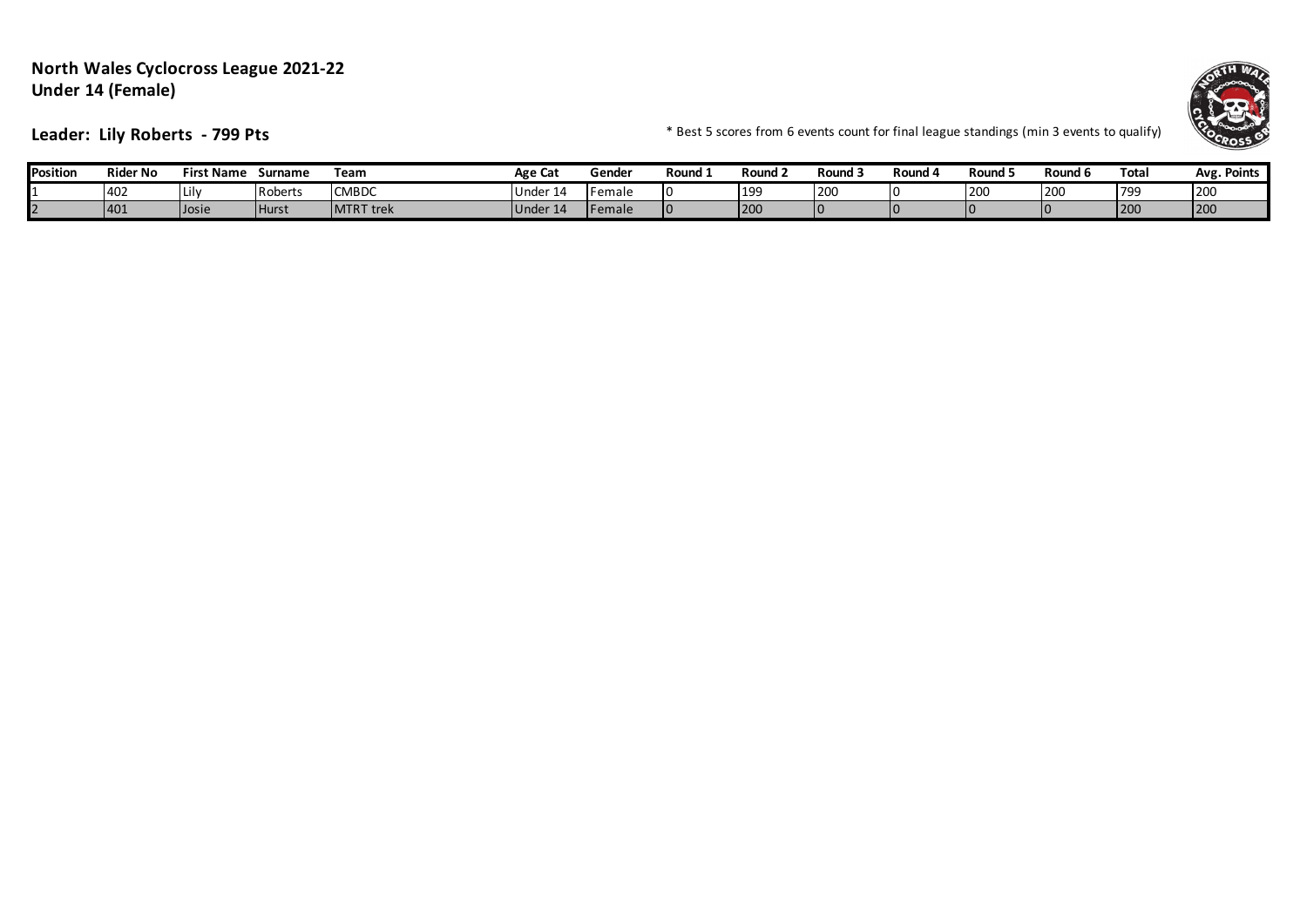## **North Wales Cyclocross League 2021-22 Under 14 (Male)**

Race organisers, marshals and Covid absentees recieve an average of their two nearest results when not racing (see highlighted scores).



Leader: Samuel Stewart-ball - 999 Pts **Exercise 1999 Pts Exercises 1999 Pts Exercises** to a standings (min 3 events to qualify)

|  | ader: Samuel Stewart-ball - 999 Pts |  |
|--|-------------------------------------|--|
|  |                                     |  |

| <b>Position</b> | <b>Rider No</b> | First Name Surname |              | Team                                   | Age Cat  | Gender      | Round 1 | Round 2        | Round 3 | Round 4 | Round 5 | Round 6 | Total | Avg. Points |
|-----------------|-----------------|--------------------|--------------|----------------------------------------|----------|-------------|---------|----------------|---------|---------|---------|---------|-------|-------------|
|                 | 375             | Samuel             |              | Stewart-ball Eastlands Velo            | Under 14 | Male        | 200     | 200            | 199     | 200     | 200     | 200     | 999   | 200         |
|                 | 374             | lestyn             | Evans        | Rhyl Cycling Club                      | Under 14 | Male        | 199     | 199            | 198     | 199     | 199     | 199     | 994   | 199         |
|                 | 376             | Charlie            | Porter       | Rhyl cc                                | Under 14 | Male        | 197     | 195            | 196     | 197     | 1197    | 197     | 982   | 196         |
|                 | 372             | Rupert             | Hext         | Oneplanet Adventure Bike Club Under 14 |          | Male        | 196     | <sup>197</sup> | 195     | 195     | 196     | 198     | 981   | 196         |
|                 | 371             | Charlie            | <b>Biggs</b> | Graham Weigh Racing GWRT               | Under 14 | Male        | 198     | 198            | 197     | 198     |         |         | 791   | 198         |
|                 | 373             | Steffan            | <b>Hunt</b>  |                                        | Under 14 | Male        | 196     | <b>196</b>     | 10      | 196     | 198     |         | 786   | 196         |
|                 | 377             | <b>Noah</b>        | White        | Mid shropshire wheelers                | Under 14 | <b>Male</b> |         |                | 200     |         |         |         | 200   | 200         |
|                 | 379             | <b>ITwm</b>        | Jones        | Clwb Beicio Dwyfor                     | Under 14 | <b>Male</b> |         | 194            | I0      |         |         |         | 194   | 194         |